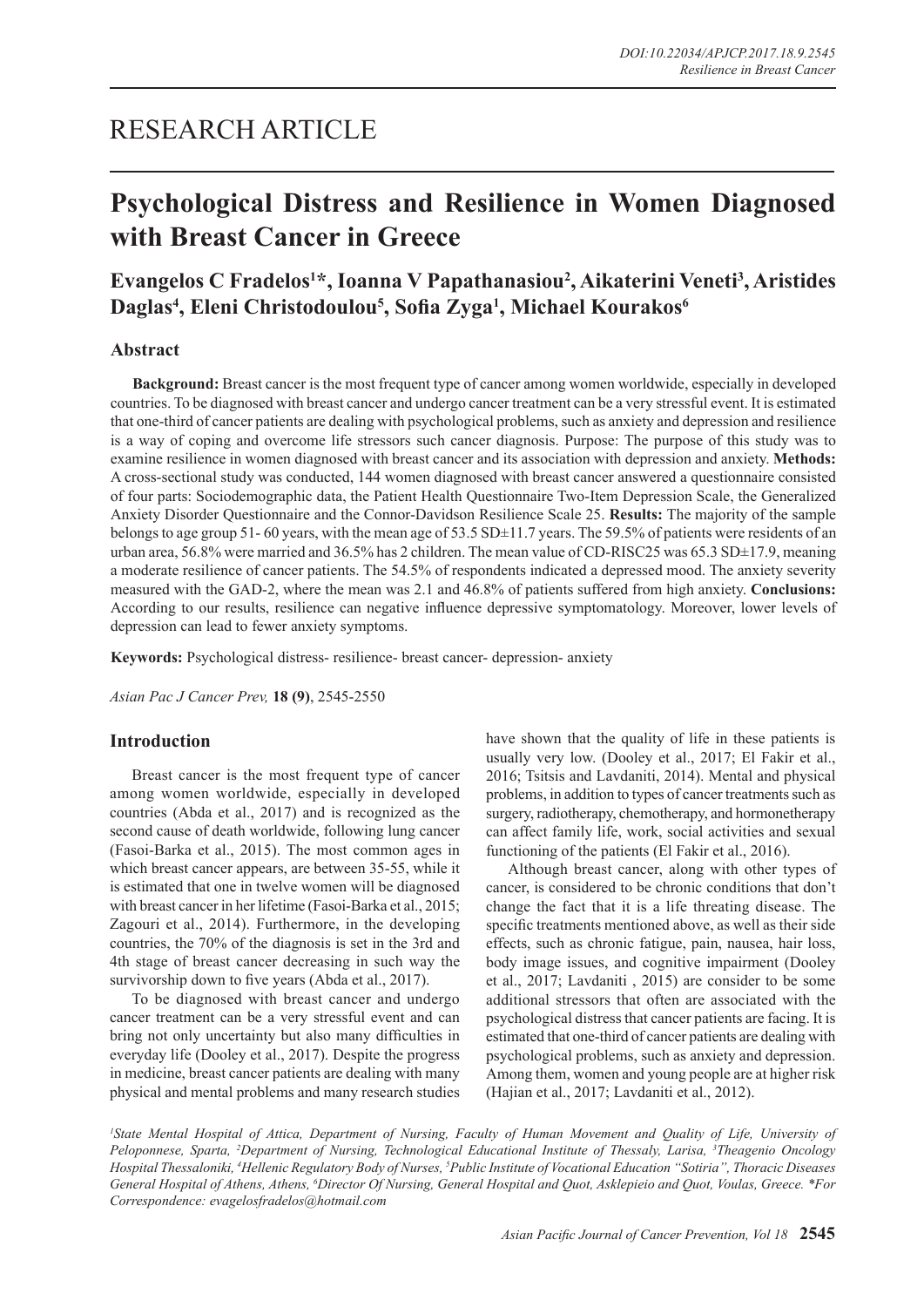#### *Evangelos C Fradelos et al*

Nowadays, there is a growing research interest on resilience, especially in oncology nursing, as a way of coping and overcome life stressors such cancer diagnosis (Wu et al., 2016). The concept of resilience has been defined in many ways over the years. Some example definitions are "the ability of the individual to adaptively overcome adversity and stress by maintaining its psychological and physical functioning" or "to regain the normal psycho-emotional state after a psycho-pressive event" (Newman, 2005). The resilient person has the capacity to adapt to tragic events, adversities (Hardy et al., 2004).

Individuals that are considered being resilient can better cope, adjust in traumatic events and overcome the danger of developing anxiety and depression (Southwick et al., 2005). Previous studies on resilience indicated that it can be a psychological indicator and may contribute to improving psychological outcomes, such as anxiety, depression, and quality of life (Wu et al., 2016).

Despite the fact that resilience can be a protective factor in psychological distress on breast cancer, literature review has shown a lack of research studies about resilience in Greek population and especially in Greek women with breast cancer. Furthermore, no one of them examined any relation between resilience and mental health status. The purpose of this study was to examine resilience in women diagnosed with breast cancer and its association with depression and anxiety.

### **Materials and Methods**

#### *Study Design and Sample*

This was a cross-sectional survey study. A convenience sampling method was used to recruit patients from an outpatient oncology department in Greece. Participation in the study was offered to all patients who came for follow-up in the oncology department and 144 patients met the inclusion criteria. All participants were women who survived breast cancer and they had been treated with different oncological therapies. The inclusion criteria were the following: (a) women, aged between 18 and 90 years; (b) a documented malignant tumor; (c) literate and fluent in the Greek language; (d) no history of prior mental disorder. All participants have given written informed consent for participation in the study. Informed consent was obtained from the study participants after full explanation of the purpose and nature of the data collection and storage. This research meets the ethics guidelines of the hospital where the study was performed. The duration of the survey was from 1st February to 31st March 2017.

#### *Instruments*

All patients answered a questionnaire for sociodemographic and psychosocial data, which was specifically designed for the study. In the questionnaire three sections were included: A) The Patient Health Questionnaire Two-Item Depression Scale (PHQ-2) which has been shown to be a reliable and valid ultra-brief tool to assess depression diagnosis, severity, and outcome (Kroenke et al., 2003; Lowe et al., 2005). The frequency of each symptom over the previous two weeks is assessed,

with response options including not at all, several days, more than half the days, and nearly every day. These responses are scored 0, 1, 2, or 3, respectively, resulting in a total score that can range from 0 to 6, with higher scores representing more severe depressive symptoms. PHQ-2 scores of 3 or greater indicate clinically significant depression. B) The Generalized Anxiety Disorder Questionnaire (GAD-2) is a short version of the tool that is composed of the first two questions of the GAD-7 (Spitzer et al., 2006). Normative values are available (Löwe et al., 2010). The tool is a validated screening severity measure for generalized anxiety disorder as well as a good screening measure for panic, social anxiety, and posttraumatic stress disorders. C) The psychological resilience was measured with Connor-Davidson Resilience Scale 25 (CD-RISC25) (Connor and Davidson 2003, Windle et al., 2011), a self-evaluation instrument with 25 items that are ranked on a Likert scale from 0 to 4 points. The full range of the scale is 0-100 points, where higher scores indicate higher resilience. All mentioned instruments have been proven valid for Greek population by previous studies.

#### *Statistical analyses*

Percentages, means, and standard deviations were calculated in order to provide a broader view of the data. Reliability of the instruments was tested with Cronbach's Alpha coefficient was used and found to be for PHQ-2 α=0.722, GAD-2 α=0.712 and for CD-RISC25 α= 0.951. Normality was checked by the Kolmogorov-Smirnov test. All data exhibited normal distributions and thus the parametric t-test and ANOVA were used for comparisons according to age group, stage of cancer, type of surgery, symptom burden (independent variables) and PHQ-2, GAD-2, CD-RISC25 (dependent variables). Pearson correlation coefficient was used to identify the relationship between the studied variables. Also, logistic regression analyses were used to determine which factors affect the depression and anxiety of cancer patients. Results indicated differences with a probability of less than or equal to 0.05 were accepted as significant. For statistical analysis, we used statistical program SPSS 21.

#### **Results**

The majority of the sample belongs to age group 51- 60 years, with the mean age of 53.5 years (S.D. 11.7). 59.5% of patients were residents of an urban area. 56.8% were married and 36.5% has 2 children. The secondary education was completed by 43.9% of patients. 23.8% was public employee and 18.2% was retired (Table 1).

As far as the clinical characteristics of the sample, 48.6% of the sample was in the first stage of breast cancer and the rest was in the final stage (50.7%). 73% of patients underwent mastectomy and 27% an ongectomy. Surgery and chemotherapy received 50% as adjuvant therapy, 34.5% underwent surgery, chemotherapy, and radiotherapy, and 15.5% surgery and radiotherapy.

In Figure 1 is presented the symptom burden of patients. Thirty-seven point eight percent stated that they had some symptoms, but it did not require bed rest during the day. Also, a high percentage of patients (32.4%)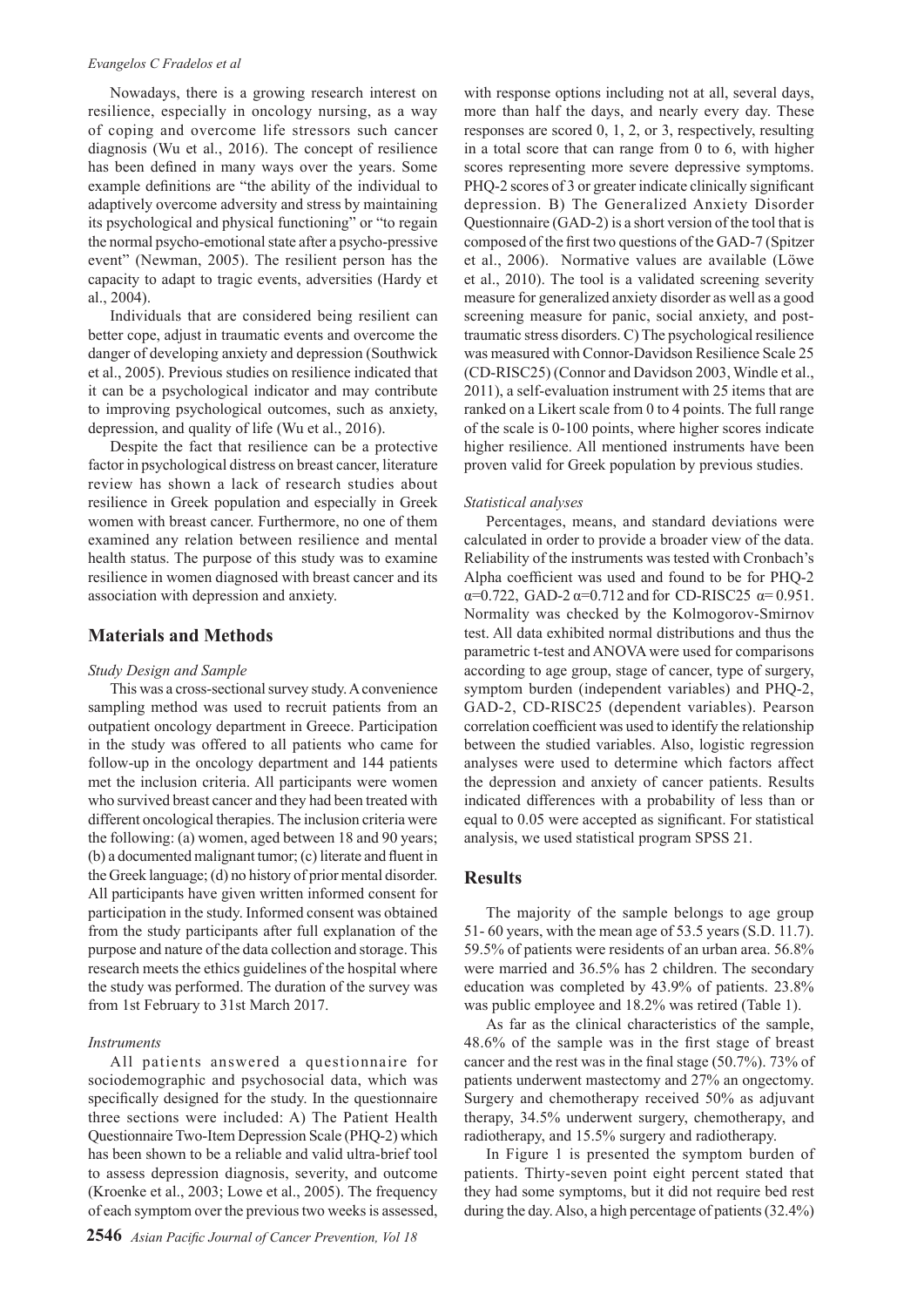|                          |                  | N <sub>0</sub> | Percentage |
|--------------------------|------------------|----------------|------------|
| Age group                | Below 40         | 25             | 16.9       |
|                          | $41 - 50$        | 34             | 23.0       |
|                          | $51 - 60$        | 47             | 31.8       |
|                          | 61-70            | 35             | 23.6       |
|                          | $71 +$           | 7              | 4.7        |
| Place of residence       | Rural            | 25             | 16.9       |
|                          | Semi-urban       | 35             | 23.6       |
|                          | Urban            | 88             | 59.5       |
| Family status            | Unmarried        | 26             | 17.6       |
|                          | Married          | 84             | 56.8       |
|                          | Divorced         | 20             | 13.5       |
|                          | Widower          | 18             | 12.2       |
| Number of children       | 0                | 33             | 22.3       |
|                          | 1                | 25             | 16.9       |
|                          | $\overline{2}$   | 54             | 36.5       |
|                          | 3                | 33             | 22.3       |
|                          | 4                | 3              | 2.0        |
| <b>Educational level</b> | Primary          | 33             | 22.3       |
|                          | Secondary        | 65             | 43.9       |
|                          | Tertiary         | 49             | 33.1       |
|                          | Master - Phd     | 1              | 0.7        |
| Professional status      | Unemployed       | 16             | 10.8       |
|                          | Housewife        | 24             | 16.2       |
|                          | Private employee | 17             | 11.5       |
|                          | Public employee  | 35             | 23.6       |
|                          | Retired          | 27             | 18.2       |
|                          | Other            | 29             | 19.6       |

Table 1. Socio-Demographic Characteristics of the Sample

Table 2. Logistic Regression Analysis of Factors Affecting PHQ-2

|                   | B        | S.E.  | Wald   | df | Sig.     | Exp(B) |
|-------------------|----------|-------|--------|----|----------|--------|
| Stage of cancer   | 1.951    | 0.653 | 8.931  |    | 0.003    | 7.039  |
| Symptom<br>burden | $-0.606$ | 0.36  | 2.838  | 1  | 0.092    | 0.546  |
| $CD-RISC25$       | $-0.035$ | 0.017 | 4.262  | 1  | 0.039    | 0.966  |
| $GAD-2$           | 3.319    | 0.691 | 23.089 |    | $\Omega$ | 27.627 |
| Constant          | $-0.853$ | 1.37  | 0.387  | 1  | 0.534    | 0.426  |
|                   |          |       |        |    |          |        |

 $R^2$ , 55.8%



Figure 2. Mean CD-RISC25 between Symptom Burden

Also, the psychological resilience was measured with CD-RISC25. The mean value of CD-RISC25 was 65.3 (17.9), meaning a moderate resilience of cancer patients.

Furthermore, statistically significant differences were found between the stage of cancer and PHQ-2. The majority of patients (60%) in the first stage had not depression, while  $63.9\%$  in final stage had (p = 0.012). End-stage patients were more likely to be depressed. The type of surgery and the GAD-2 score were found statistically significant differences. 84.3% of women who underwent mastectomy, felt from anxiety, whereas only 15.7% of patients who underwent in ongectomy was anxious ( $p=0.016$ ).

Also, patients belong in the age group of  $71+$  years showed lower resilience (49.1) in comparison with patients who belonged in the age group of 51-60 years (70.4) (p=0.029). The symptom burden was found to be statistically significant between CD-RISC25 ( $p \le 0.001$ ). Patients with symptoms were more likely to be less resilient (Figure 2).

The correlation analysis showed that PHQ-2 and GAD-2 were in positive correlation ( $r=0.603$ ,  $p \le 0.001$ ). Patients with anxiety were more likely to be depressed. However, CD-RISC25 and PHQ-2 negatively correlated  $(r=0.362, p\leq 0.001)$  and GAD-2  $(r=0.219, p=0.022)$  as

Table 3. Logistic Regression Analysis of Factors Affecting GAD-2

|                   | B        | S.E.  | Wald         | df | Sig.     | Exp(B) |
|-------------------|----------|-------|--------------|----|----------|--------|
| Symptom<br>burden | 0.533    | 0.269 | 3.942        |    | 0.047    | 1.705  |
| PHO-2             | 2.995    | 0.581 | 26.6         |    | $\theta$ | 19.992 |
| Constant          | $-2.559$ |       | 0.612 17.464 |    | $\theta$ | 0.077  |
|                   |          |       |              |    |          |        |

 $R^2$ , 47.5%

*Asian Pacific Journal of Cancer Prevention, Vol 18* **2547**

declared that they had not symptoms, and they can do all the daily activities.

Additionally, in order to assess depressive symptoms in cancer patients based on their psychometric values, patients completed the PHQ-2. Mean (SD) depression scores were 2.2 (1.8) on the PHQ-2. 54.5% of respondents indicated a depressed mood. Moreover, the anxiety severity measured with the GAD-2, where the mean was 2.1 and 46.8% of patients suffered from high anxiety.



Figure 1 . Symptoms Burden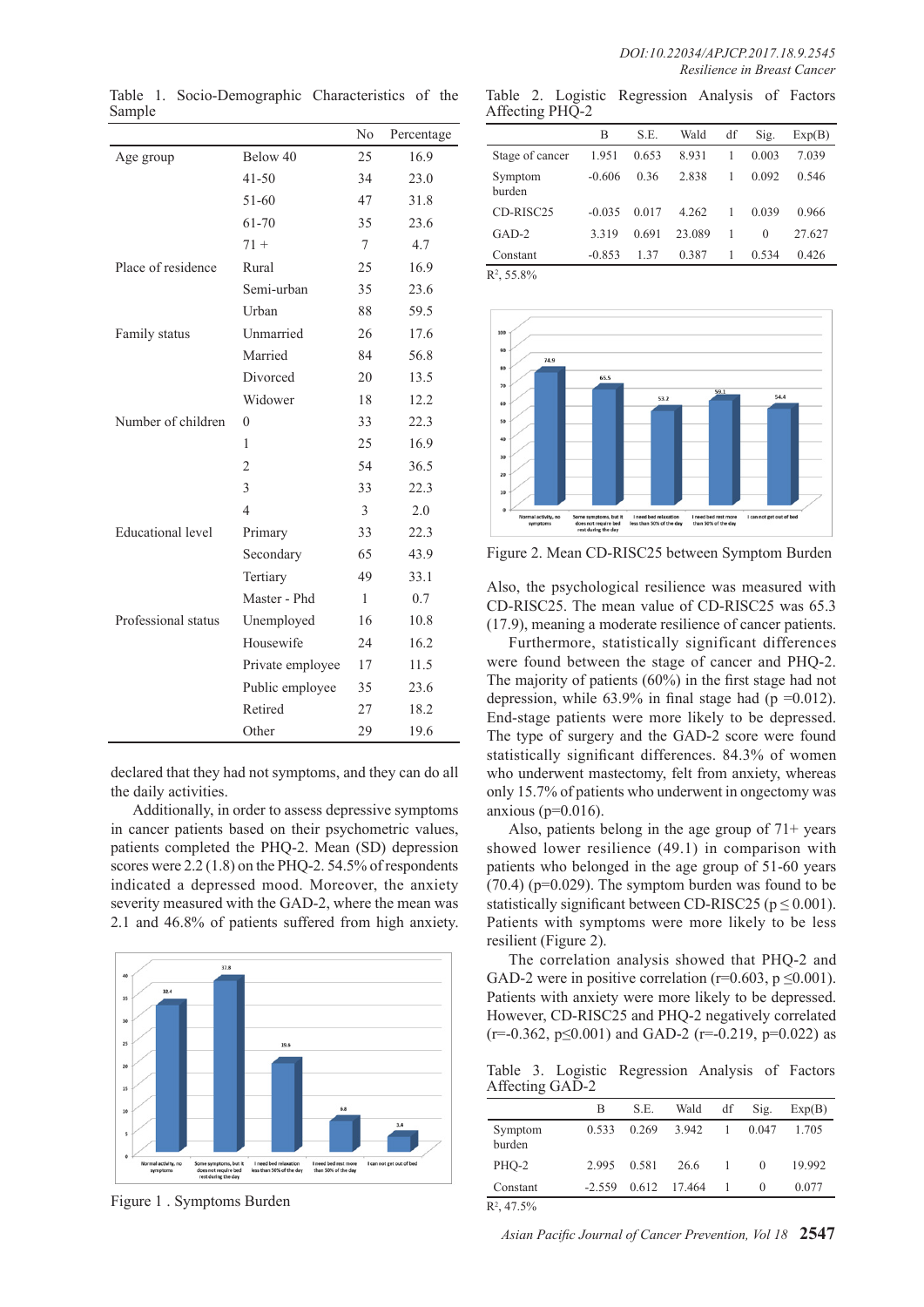

Figure 3. Mean CD-RISC25 and PHQ-2, GAD-2

well. This means that less resilient breast cancer patients reported depression and anxiety.

Finally, two different logistic regressions analyses were conducted in order to determine which factors affect the depression (PHQ-2) and anxiety (GAD-2) (Table 2, 3).

- Patients in final stage are more likely to be depressed by 7,039 times.

- If psychological resilience is increased by 1 point, then depression of patients will decrease by 3.4%.

- Patients with anxiety are more likely to be depressed by 27,627 times.

- Patients with symptoms are more likely to face anxiety by 1,705 times.

- Patients with depression are more likely to face anxiety by 19,992 times.

#### **Discussion**

The aim of this research study was to identify the level of resilience in women diagnosed with breast cancer and also to find if there is a relation between resilience with depression and anxiety.

Study results are showning that high percentage of patients has no symptom burden due to cancer, but a significant percentage stated that they have some symptoms which do not require bed rest during the day. This finding is in accordance with the study of Cleeland et al., (2013) whο indicated that approximately one-third of the patients reported moderate-to-severe symptoms. Whereas many cancer-related symptoms are the result of disease, however, some symptoms are increasingly recognized that can also be caused by cancer treatment (Cleeland et al., 2003).

#### *The psychological resilience of breast cancer patients*

Findings from this research study are showning that patients from Greece have moderate levels of resilience. The study of Ristevska-Dimitrovska (2015) indicated that a sample of women with breast cancer in Bitola and Skopje also declared moderate levels of resilience  $(74.7\pm14.6)$ . Moreover, Kim et al. (2015) in their study found that resilience scores in a sample of 106 women from Korea is  $69.77$  ( $\pm$ 19.49), mean considered to be moderate as well. Furthermore, age has appeared to be a predicting factor for the resilience women are experiencing, as older women patients have a higher

probability of experiencing higher level of resilience. Age is also reported as a predictor factor by Di Giacomo et al. (2016), who in a sample of 82 women in Italy concluded that young patients seem more emotionally resilient. Cancer symptoms are also related to resilience levels. More specifically, patients with cancer symptoms reported lower levels of resilience in comparison to patients that had no cancer symptoms during the research process. The presence of cancer symptoms is also related to resilience levels in the study of Ristevska-Dimitrovska et al. (2015), where is reported that less resilient breast cancer patients stated worse symptoms.

Studies are reporting that symptoms can decrease the quality of life (Jatoi et al., 2000, Buchanan et al., 2005) And the National Institutes of Health (2003) is mentioning that very often a symptom can be the cause of the existence of another, such as pain, that usually causes naturally generate depression, fatigue, and nausea. (National Institutes of Health, 2003). Depression is frequent in cancer patients. Despite the fact that the impact of cancer on patients is very clear, it continues to be under-diagnosed and inadequately treated (Dauchy et al., 2013). The majority of our sample showed a depressed mood and suffered from high anxiety. This also was found by Hinz et al., (2016), who highlighted that 46.4% felt mild/moderate depression. Lim et al., (2011) indicated that anxiety is also present in all treatment types of breast cancer while results of other studies are similar to ours and in accordance with the above results (Ashbury et al., 1998; Sherbourne et al., 1996; Sheard et al., 1999).

The stage of cancer is related to depression mood, as the patients in the first stage have lower score in PHQ-2 than patients in the third or fourth stage. Several studies showed that various kinds of coping strategies are used by patients to deal with depression and anxiety in different types and stages of cancer (Vodermaier, Linden, MacKenzie, Greig and Marshall, 2011; Gustafsson et al., 2006). Type of surgery affects the total CAD-2 score, as patients that undergone mastectomy declared higher anxiety levels than those who had undergone ongectomy (Khan et al., 2016; Kamińska et al., 2015).

Study results also show that there is a statistically significant correlation between levels of resilience and depression and anxiety levels. Depression levels are negatively related to resilience, while there is a positive correlation with anxiety levels. The depression scale was positively affected by anxiety, while negatively by resilience. Similar results are reported in other studies. Matzka et al., (2016) in their research also studied the relationship between resilience and psychological distress and found a negative correlation (Schumacher et al., 2013; Min et al., 2013; Cuhadar et al., 2014).

The main limitation of the present study is the small sample and the fact that participants were recruited from one oncologic unit. Therefore, results cannot be generalized for all breast cancer patients. In addition, this was a study conducted with a self-administrated questionnaire that along with resilience was assessing anxiety and depression. A self-administrated questionnaire can only detect the danger for depression and anxiety and cannot replace clinical examination from a psychiatrist.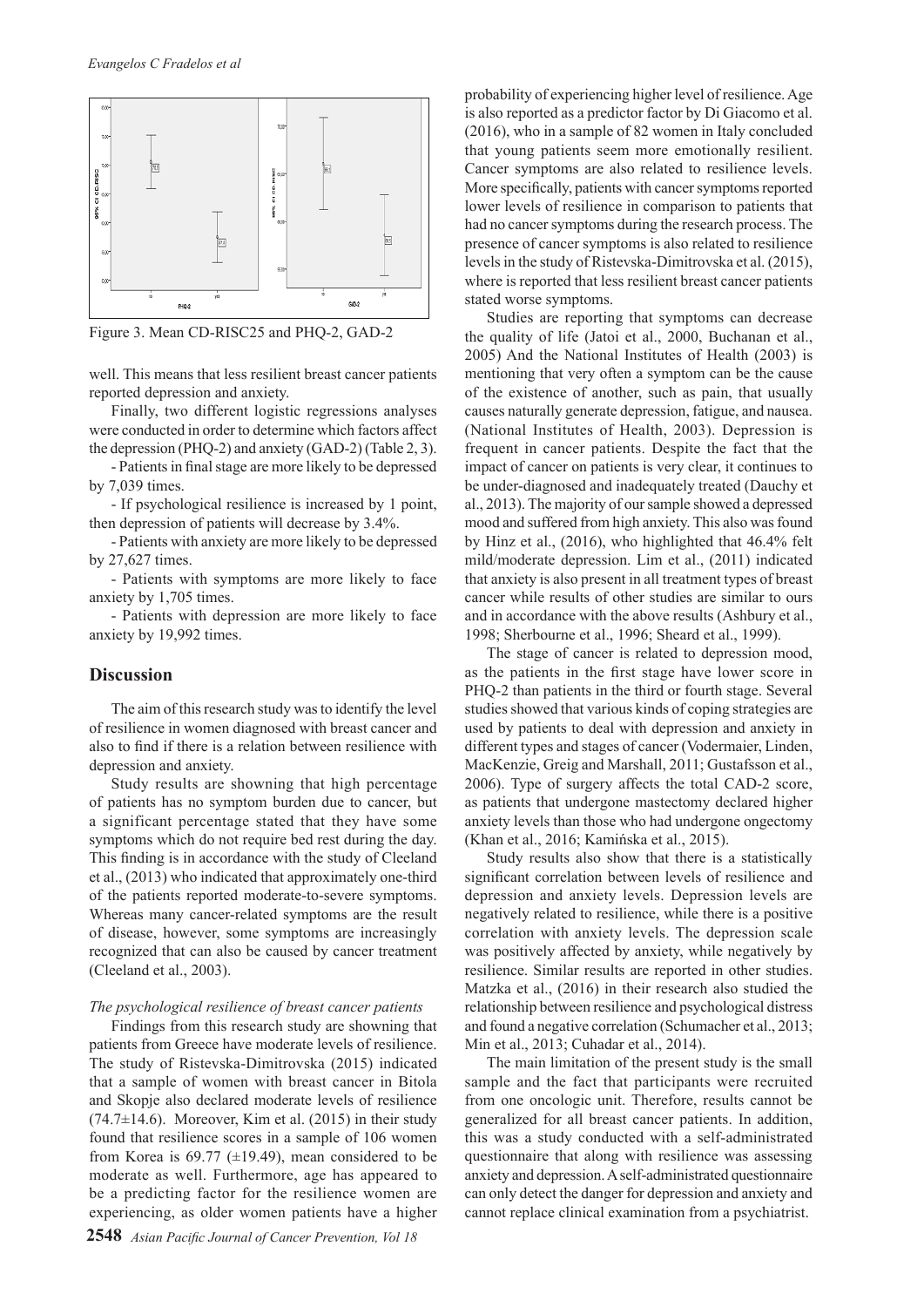In conclusion, resilience is a dynamic multifactorial process, in the development and shaping of which, biological and psychosocial factors are involved and interact. Stress and resilience are generally very important factors in the treatment of life-threating diseases such as cancer and low depressive and anxiety symptoms along with high levels of resilience are a predisposing factor for positive disease outcome in breast cancer patients.

According to the results of the present study, resilience is negatively correlated with depressive symptomatology; a fact that might contribute to the experience of positive emotion such as self-esteem, peace, and hope. Moreover, depression is related to lower levels of anxiety symptoms. Thus, it can be said that that resilience may shield women from depression and anxiety as well. Interventions that foster resilience and increase its levels might change their patients' approach to emotional coping, decrease the experience of psychological distress and enhance quality of life for breast cancer patients.

## **References**

- Ashbury FD, Findlay H, Reynolds B, et al (1998). A Canadian survey of cancer patients' experiences: Are their needs being met?. *J Pain Symptom Manage*, **16**, 298–306.
- Abda N, Najdi A, El Fakir S, et al (2017). Knowledge, attitudes, and preventive practice towards breast cancer among general practitioner health professionals in Morocco. *Asian Pac J Cancer Prev*, **18**, 963.
- Buchanan DR, O'Mara AM, Kelaghan JW, et al (2005). Quality-of-life assessment in the symptom management trials of the national cancer institute-supported community clinical oncology program. *J Clin Oncol*, **23**, 591-8.
- Cleeland CS, Bennett GJ, Dantzer R, et al (2003). Are the symptoms of cancer and cancer treatment due to a shared biologic mechanism?. *Cancer*, **97**, 2919-25.
- Cleeland CS, Zhao F, Chang VT, et al (2013). The symptom burden of cancer: Evidence for a core set of cancer-related and treatment-related symptoms from the eastern cooperative oncology group symptom outcomes and practice patterns study. *Cancer*, **119**, 4333-40.
- Connor KM, Davidson JRT (2003). Development of a new resilience scale: the connor-davidson resilience scale (CD-RISC). *Depress Anxiety*, **18**, 76–82.
- Cuhadar D, Tanriverdi D, Pehlivan M, et al (2014). Determination of the psychiatric symptoms and psychological resilience levels of hematopoietic stem cell transplant patients and their relatives. *Eur J Cancer Care*, **25**, 112-21
- Dauchy S, Dolbeault S, Reich M (2013). Depression in cancer patients. *Eur J Cancer*, **11**, 205-15.
- Di Giacomo D, Cannita K, Ranieri J, et al (2016). Breast cancer and psychological resilience among young women. *J Psychopathol*, **3**, 9001-5.
- Dooley LN, Slavich GM, Moreno PI, et al (2017). Strength through adversity: Moderate lifetime stress exposure is associated with psychological resilience in breast cancer survivors. *Stress Health*, (Epub ahead of print) doi: 10.1002/ smi.2739.
- El Fakir S, El Rhazi K, Zidouh A, et al (2016). Health-related quality of life among breast cancer patients and influencing factors in Morocco. *Asian Pac J Cancer Prev*, **17**, 5063-9.
- Fasoi-Barka G, Kelesi-Stavropoulou M, Vlachou E, et al (2015). Estimation of modification in the cost of living for women with early-stage breast cancer during the first year after diagnosis. *HsJ*, **9**, 1-6.
- Gustafsson M, Edvardsson T, Ahlström G (2006). The relationship between function, quality of life and coping in patients with low-grade gliomas. *Support Care Cancer*, **14**, 1205-12.
- Hajian S, Mehrabi E, Simbar M, et al (2017). Coping strategies and experiences in women with a primary breast cancer diagnosis. *Asian Pac J Cancer Prev*, **18**, 215-24.
- Hardy S, Concato J, Gill, TM (2004). Resilience of community dwelling older persons. *J Am Geriatr Soc*, **52**, 257-62.
- Hinz A, Mehnert A, Kocalevent RD, et al (2016). Assessment of depression severity with the PHQ-9 in cancer patients and in the general population. *BMC Psychiatry*, **16**, 22.
- Jatoi A, Kumar S, Sloan JA, et al (2000). On appetite and its loss. *J Clin Oncol*, **18**, 2930-2.
- Kamińska M, Kubiatowski T, Ciszewski T, et al (2015). Evaluation of symptoms of anxiety and depression in women with breast cancer after breast amputation or conservation treated with adjuvant chemotherapy. *Ann Agric Environ Med*, **22**, 186-90.
- Khan S, Khan N, Rehman A, et al (2016). Levels of depression and anxiety post-mastectomy in breast cancer patients at a public-sector hospital in Karachi. *Asian Pac J Cancer Prev*, **17**, 1337-40.
- Kim E, Kim S, Lee Y (2015). Resilience and related fctors for patients with breast cancer. *Asian Oncol Nurs*, **15**, 193-202.
- Kroenke K, Spitzer RL, Williams JB (2003). The patient health questionnaire-2: validity of a two-item depression screener. *Med Care*, **41**, 1284-92.
- Lavdaniti M, Barbas G, Fratzana A, et al (2012). Evaluation of depression in colon cancer patients. *Hsl*, **6**, 681-92.
- Tsitsis N, Lavdaniti M (2014). Quality of life in women with breast cancer. *IJCS*, **7**, 38-42.
- Lavdaniti M (2015). Assessment of symptoms in cancer patients undergoing chemotherapy in Northern Greece. *Mater Socio-Med*, **27**, 255.
- Lim CC, Devi MK, Ang E (2011). Anxiety in women with breast cancer undergoing treatment: a systematic review. I*nt J Evid Based Healthc*, **9**, 215-35.
- Löwe B, Kroenke K, Grafe K (2005). Detecting and monitoring depression with a two-item questionnaire (PHQ-2). *J Psychosom Res*, **58**, 163-71.
- Löwe B, Wahl I, Rose M, et al (2010). A 4-item measure of depression and anxiety: validation and standardization of the Patient Health Questionnaire-4 (PHQ-4) in the general population. *J Affect Disord*, **122**, 86-95.
- Matzka M, Mayer H, Köck-Hódi S, et al (2016). Relationship between resilience, psychological distress and physical activity in cancer patients: A cross-sectional observation study. *PLoS One*, **11**, e0154496.
- Min JA, Yoon S, Lee CU, et al (2013). Psychological resilience contributes to low emotional distress in cancer patients. *Support Care Cancer*, **21**, 2469-76.
- National Institutes of Health (2003). Symptom management in cancer: pain, depression and fatigue: State-of-the-Science Conference Statement. *J Pain Palliat Care Pharmacother*, **17**, 77.
- Newman R (2005). APA's resilience initiative. *Prof Psychol Res Pr*, **36**, 227-9.
- Ristevska-Dimitrovska G, Stefanovski P, Smichkoska S, et al (2015). Depression and resilience in breast cancer patients. *Open Access Maced J Med Sci*, **3**, 661.
- Schumacher A, Sauerland C, Silling G, et al (2013). Resilience in patients after allogeneic stem cell transplantation. *Support Care Cancer*, **22**, 487-93.
- Sheard T, Maguire P (1999). The effect of psychological interventions on anxiety and depression in cancer patients: Results of two meta-analyses. *Br J Cancer*, **80**, 1770–80.

*Asian Pacific Journal of Cancer Prevention, Vol 18* **2549**